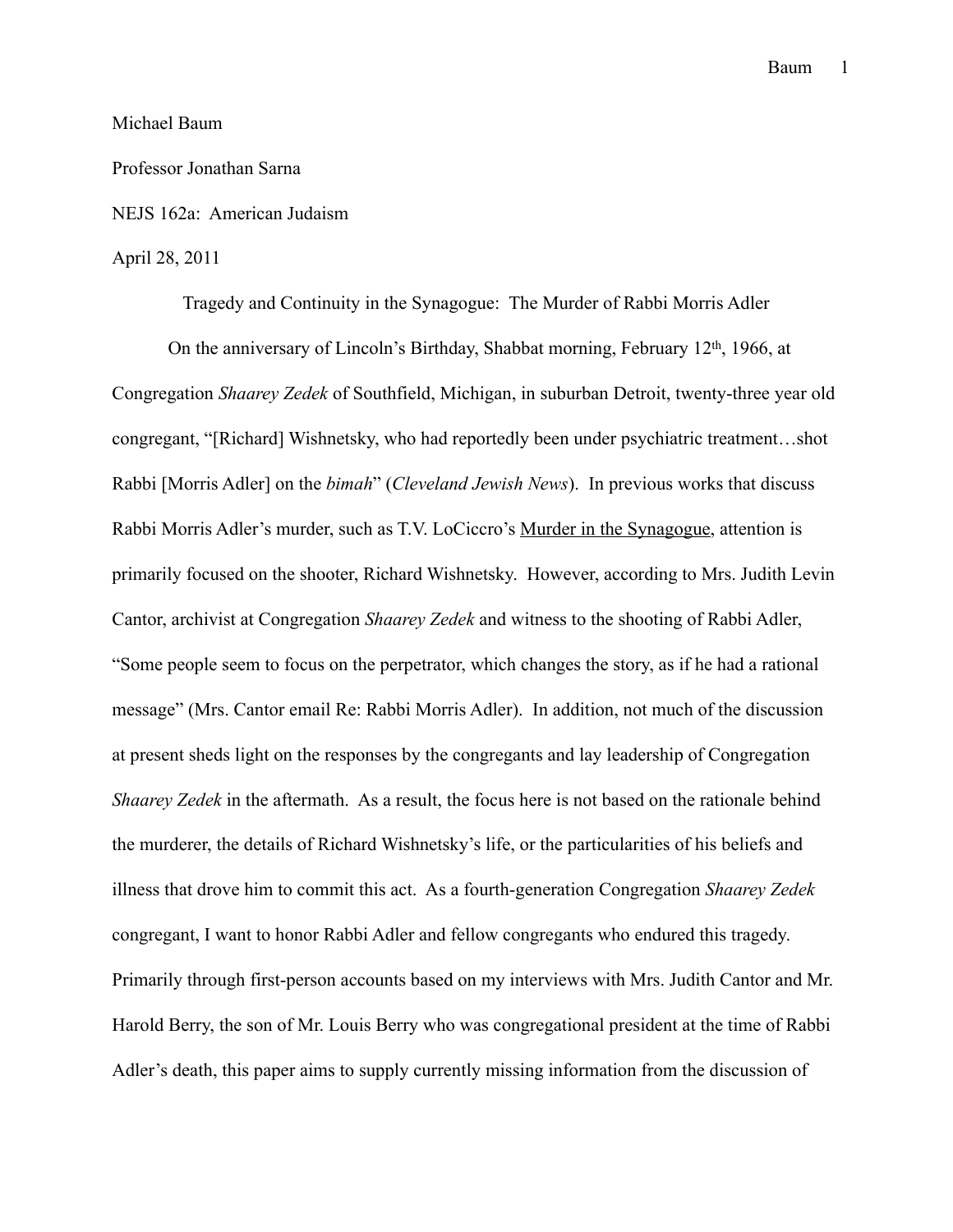Rabbi Morris Adler's assassination, more specifically: an account of Rabbi Adler's great character, as evidenced by his invaluable contributions to a multitude of individuals and organizations from various communities, which helps illustrate why his death was viewed as a tragedy and great loss to so many people. In addition, this paper underscores the congregants' reactions to the tragedy and the synagogue's response, which includes the active measures taken by individual congregants, clergy members, and lay leadership to ensure the continuity of Congregation *Shaarey Zedek* after the death of their senior rabbi, Rabbi Morris Adler.

On the day of Rabbi Adler's tragic death, "Bar mitzvah rites were just being concluded for Steven Frank, a member of the congregation" ("Rabbi Shot by Assailant Near Death in Hospital", *Baltimore Jewish Times*) and Rabbi Adler had just finished delivering the Lincoln Day sermon, when Wishnetsky walked down the aisle of the sanctuary "mounted the *bimah*, and with a pistol in one hand, he fired a shot at the ceiling and shouted: 'In your seats. Off the pulpit. This congregation is a travesty and an abomination. It has made a mockery by its phoniness and hypocrisy of the beauty and spirit of Judaism"" (ibid.). At this moment, Rabbi Adler "advised all who were on the *bimah*…including Mr. Louis Berry, president of the congregation: 'You all get off. I know the boy. I'll handle him'" (ibid.). Immediately after this, Wishnetsky continued, "It is composed of people who on the whole make me ashamed to say I am a Jew. For the most part…it is composed of men, women, and children who care for and love nothing except their own vain egotistical selves. With this act I protest the humanly horrifying and hence unacceptable situation," (Slomovitz, *Jewish Advocate*). After he finished speaking, "Wishnetsky fired four times at the Rabbi. The fourth shot penetrated Rabbi Adler's head. Then, Wishnetsky shot a bullet into his own head" (Rabbi, *Times*). Four days later, at "2:30 am on Wednesday,

2 Baum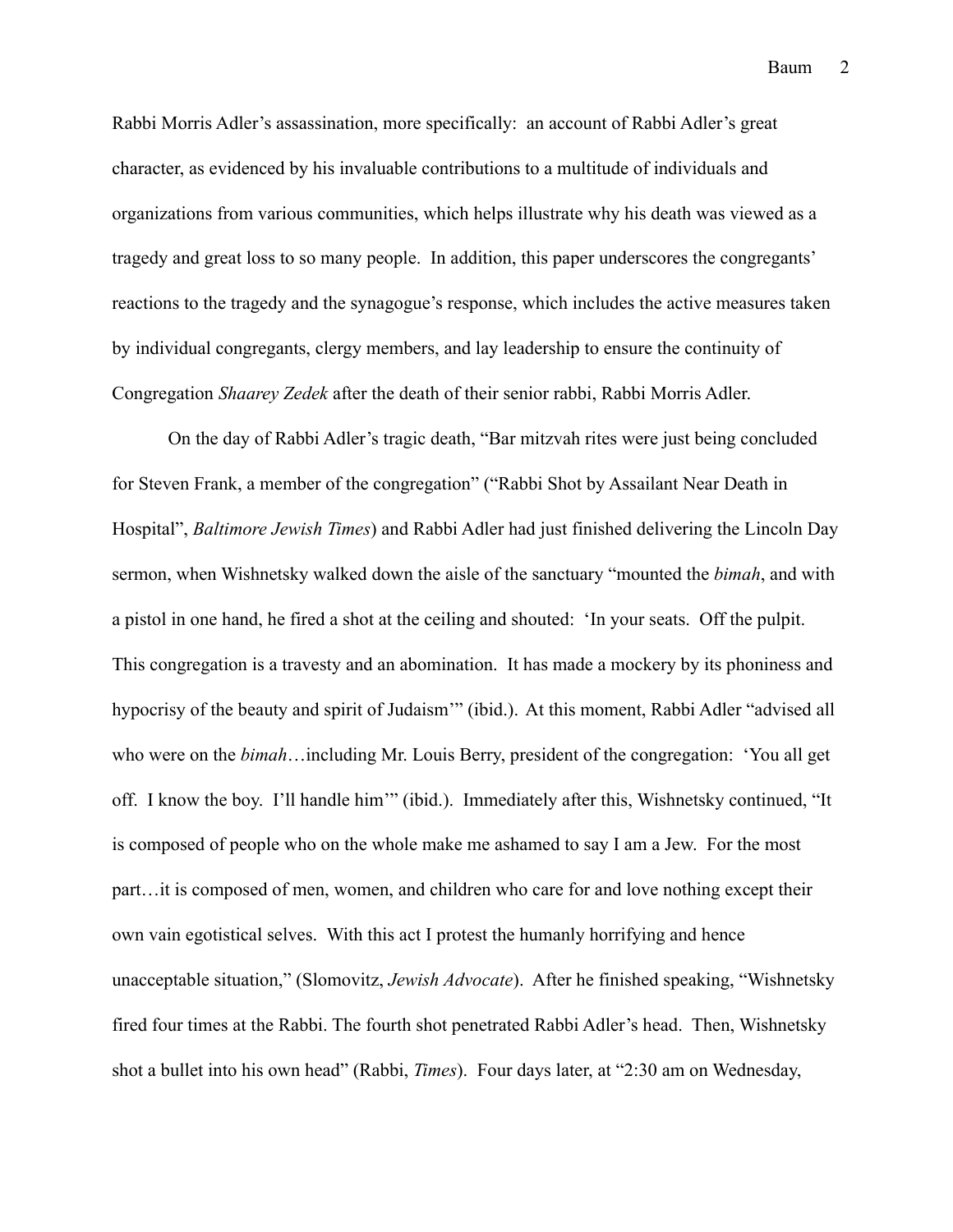Richard Wishnetsky…passed away" and Rabbi Adler was still "in the intensive care department of Sinai Hospital," (Slomovitz). Over the course of the next week, "Rabbi Morris Adler 'spent an uneventful night at Sinai Hospital, but there [had] been minimal improvement. He [had fallen] into a coma, and his condition…critical,'" (*Jewish News*). The Rabbi continued, "hovering between life and death" (Rabbi, *Times*) until he passed away a few weeks later, "Friday [March 11, 1966]" ("20,000 Attend Funeral Rites For Slain Rabbi Morris Adler", *Baltimore Jewish Times*). The funeral occurred just two days later when "20,000 persons attended funeral services for Rabbi Morris Adler, held at his own *Shaarey Zedek* Temple in suburban Southfield" (ibid.).

The sheer number of attendants at Rabbi Adler's funeral can be explained in light of his exceptional character, which influenced a plethora of individuals, organizations, and communities throughout the years of his life. According to the *Jewish Advocate*, "Rabbi Morris Adler was born March 30, 1906 in Slutzk, Russia. His father was the late Rabbi Joseph Adler of New York…he was brought to the country by his parents in 1913…studied at Yeshiva [University] and then transferred…to the Conservative Jewish Theological Seminary of America where he was ordained rabbi in 1935" (Slomovitz). Adler began his career in the Conservative rabbinate by serving "as the spiritual leader of Temple *Emanu-El*, Buffalo, N.Y." (Funeral, *Times*). Meanwhile, at this time, Congregation *Shaarey Zedek*, more specifically, "senior Rabbi A.M. Hershman…and [some of the congregants] had largely remained in [a traditional] mold" (LoCicero 60). Nonetheless, "after *Shaarey Zedek* had moved in 1932 into a large new synagogue on Chicago Boulevard in the heart of the city, some of the leaders of the congregation began to talk of the need for a bright young rabbi" (ibid. 61), which led to the eventual hiring of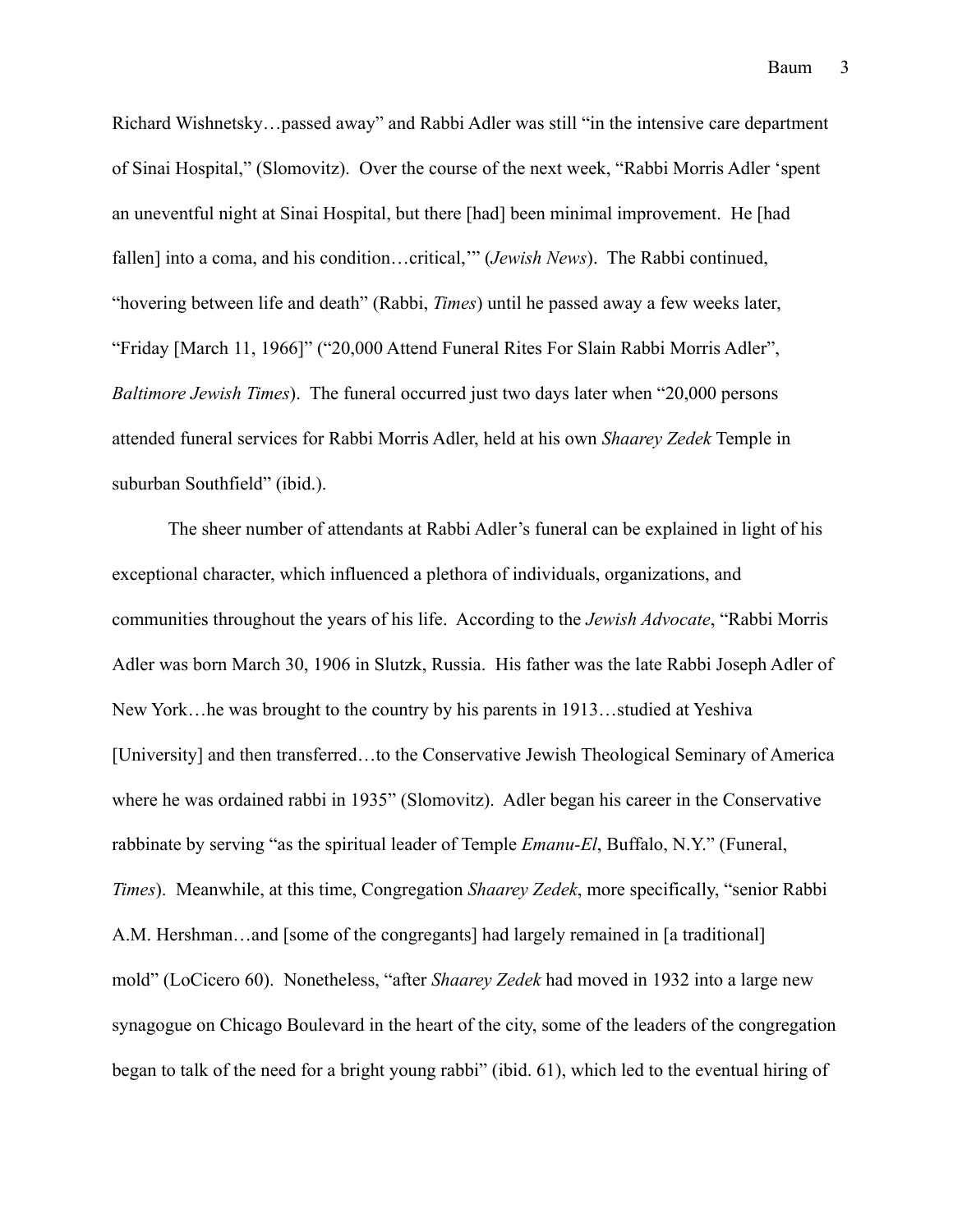Rabbi Adler when he "assumed the leadership of Temple *Shaarey Zedek* in Detroit in 1938" (Funeral, *Times*).

Rabbi Adler quickly gained respect after coming to Detroit by involving himself with affairs rooted both in the Jewish community and within the non-Jewish Detroit community. It was these actions that helped establish his widespread reputation of admirable disposition, which can explain why many individuals within the congregational community saw his passing as a horrible tragedy. For example, Rabbi Adler took an active role not only in the spiritual aspect of synagogue life, but also in the educational aspect by "immediately set [ting] out to enlarge the... school; he added to the requirements for consecration and reorganized the Adult Institute established by Rabbi Hershman" (Bolkosky 229). In addition, he established himself within the Conservative movement as a whole when "the Fortieth Annual Convention of the Rabbinical Assembly was held at *Shaarey Zedek* on June 25, 1940…it was the first in the Midwest" (ibid.). Adler also gained respect in the Detroit community by strengthening relations with other religious movements by "penning articles and essays on a variety of often 'secular' subjects, addressing various groups in the city, often non-Jewish, and presenting radio talks on matters like brotherhood and the character of religion" (LoCicero 62). By increasing personal involvement within the Congregation *Shaarey Zedek* community, the overarching Conservative movement, and the greater Detroit community, Rabbi Adler was treated with high regard by his friends and colleagues, which reveals why so many people were personally affected by his unexpected death. For example, Rabbi Jacob Chinitz, a friend of Rabbi Adler who compiled together Adler's best sermons after his death in The Voice Still Speaks, recalls in the book's introduction, "...Morris Adler certainly did not live in a cloister. He was as involved in the Jewish and general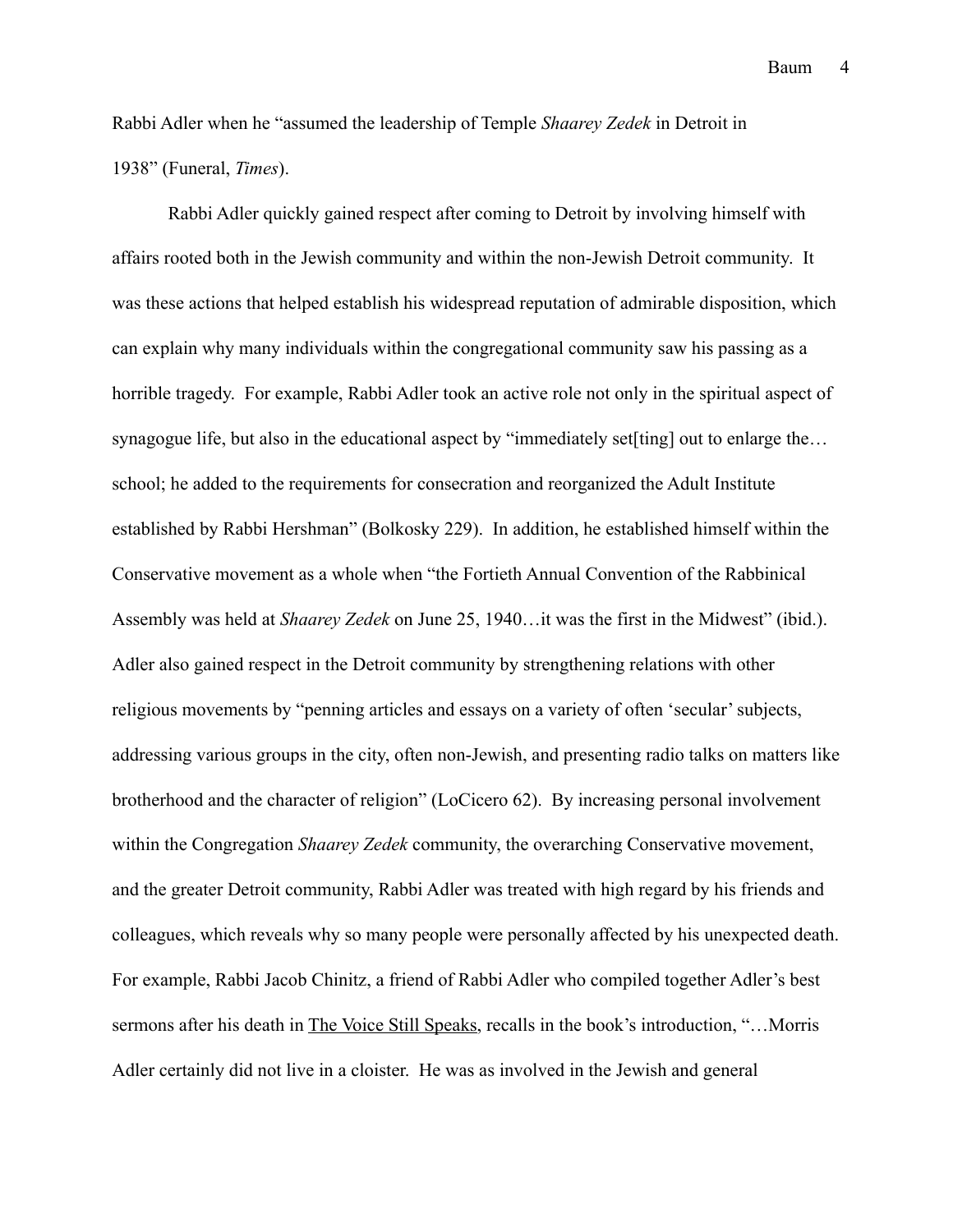community as one can be and still serve as the active spiritual leader of a specific congregation… [He was] 'appointed to the Cultural Commission of Michigan by Governor [G. Mennen] Williams.' For years he was the Chairman of the Public Review Board of the United Automobile Workers. He had been Vice-President of the Jewish Community Council of Detroit almost as long as that body had been in existence" (Chinitz xiii). Yet, Rabbi Adler's invaluable character is most evident in his decision to "enlist, attend chaplaincy school…[and become] the first Jewish chaplain to arrive in Japan…[he] quickly set out to assemble its Jewish population… searching for stateless Jewish refugees…[and] arranged care for these people and paved the road for many of them to come to the United States" (LoCicero 62-63). Meanwhile, Rabbi Hershman retired in 1946 after Rabbi Adler returned from the war, and "in 1954…Congregation *Shaarey Zedek* elected [Rabbi Adler] their chief rabbi for life" (ibid. 65). At this time, his commitments ranged from "serving as president of the Zionist Organization of Detroit" (Slomovitz) to "battling for civil rights…as a member of many city and state commissions [including] the Fair Elections Practices Commission" (ibid.).

Even though Rabbi Adler became extremely involved in affairs outside the synagogue, "most [people] agree, however, that Rabbi Adler did not neglect his rabbinical duties to his congregation… His sick calls and visits to the bereaved were frequent." (LoCicero 67). Congregants and fellow clergy members also held much respect for Rabbi Morris Adler. For example, according to Mrs. Cantor, Rabbi Adler's willingness to help congregants made him "very highly regarded and recognized [as] a great man…[that was] loved" by the congregants (Mrs. Judith Cantor Interview). In addition, Rabbi Irwin Groner, who became Assistant Rabbi of Congregation *Shaarey Zedek* when he arrived from Arkansas in 1959, recalled, "'[Rabbi Adler]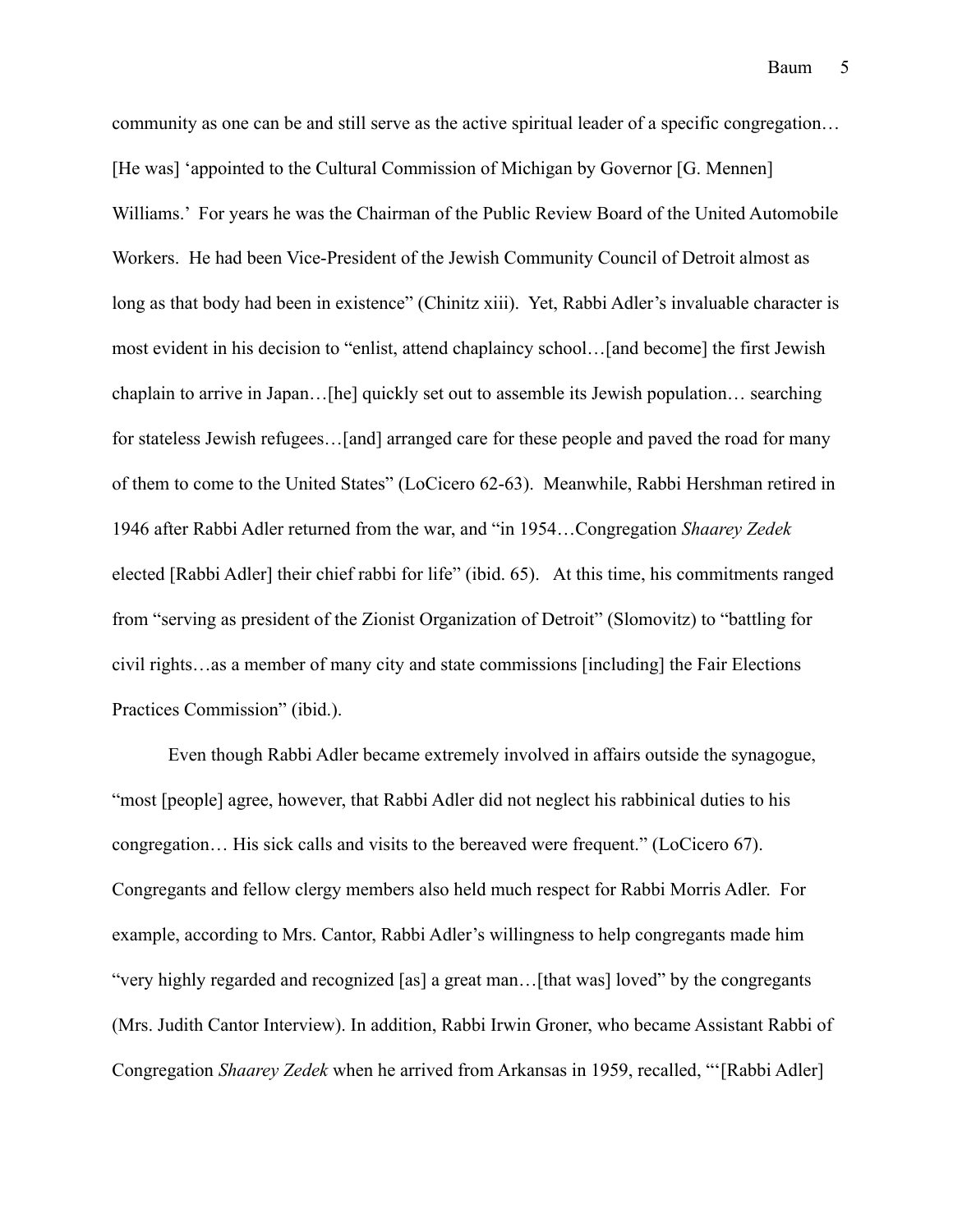had great powers of personal magnetism and the ability to articulate clearly and movingly the issues of our time with a brilliant wit, a personal dynamism, and a keen insight into most situations and people…His influence reached a large number of people and his leadership guided some of the leading institutions and causes of our time…When you add everything up you see a man with a wide range of tasks, responsibilities, and commitments'" (LoCicero 187). Ultimately, the summation of Rabbi Adler's contributions to his congregants, to his synagogue, to causes within the Detroit community, and to his leadership within the Conservative movement as a whole credited him with a sense of great character by congregants, colleagues, and many other individuals within his widespread sphere of influence. As a result, his unexpected death was seen as a great loss and a horrible tragedy to the many people who revered him.

 Rabbi Morris Adler's admiration and stature within the metropolitan Detroit community had reached an even higher zenith by the eve of the tragedy, which had been solidified with the opening of Congregation *Shaarey Zedek*'s new synagogue in 1962 due to its congregants' move to the suburbs and significantly increasing membership. In fact, the new building's "stainedglass peak jutted almost over the adjacent highway…with the grandeur of its foyer and sanctuary as overwhelming as a medieval cathedral. Rabbi Adler…reflected that prominence and pride, dominating the congregation and drawing attention as one of the most acclaimed spokesmen for Jews in Detroit" (Bolkosky 454-455). It was at this time, when Rabbi Adler stood at the height of his career on the pulpit, that he was also personally counseling congregant Richard Wishnetsky, after Richard was released from a mental institution. Ironically, although Richard's family was active in synagogue life and Rabbi Adler personally knew Richard's family, Rabbi Adler never would have guessed that his passion to help troubled congregants like Richard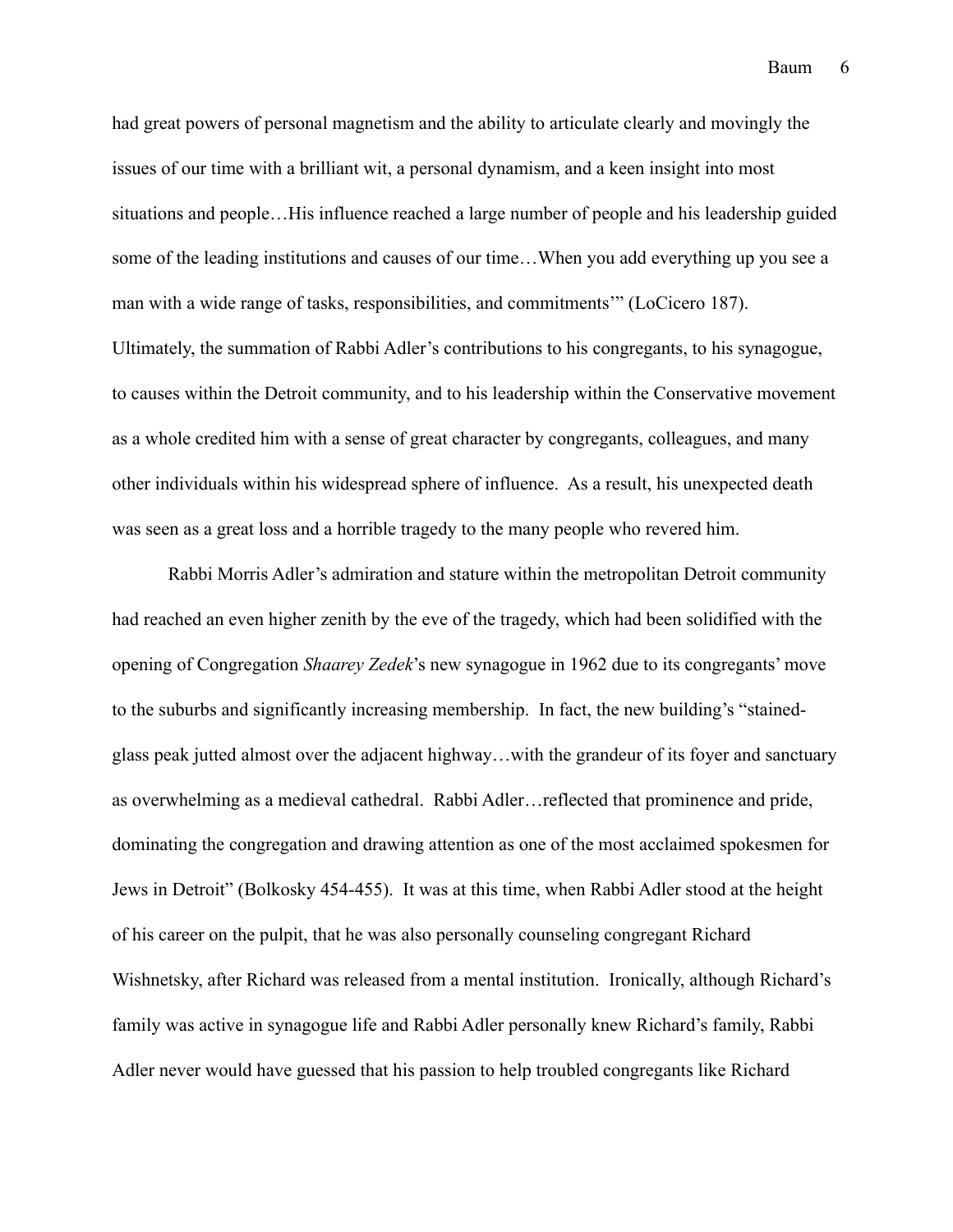would ultimately lead to his death.

In fact, at the new synagogue, on the day of the tragedy, February 12, 1966, Richard Wishnetsky's mother and sister were listening as "Rabbi Adler delivered an especially powerful sermon that unfolded from his theme of Abraham Lincoln's birthday" (Bolkosky 455). Wishnetsky purposely chose to commit his act in front of his mother and sister, knowing that on that very day they would be in attendance, since his sister had the honor of reciting the Prayer for the Country for the congregation. While the rabbi was delivering his sermon, congregant Mrs. Judith Cantor arrived at the synagogue with her four-year old daughter Ellen. They stood directly outside the doors of the sanctuary and waited to proceed inside after the Rabbi finished speaking. Richard Wishnetsky, whom Mrs. Cantor did not know, also arrived at this time. Wishnetsky stood outside the doors to the sanctuary while Rabbi Adler delivered the sermon, next to Mrs. Cantor and her daughter. When Rabbi Adler finished speaking, Mrs. Cantor and her daughter walked inside to join her twelve year-old son Glenn, who was sitting in the front of the sanctuary. Mrs. Cantor recalls, "Richard Wishnetsky [walked] down the aisle when we walked in. We didn't know about him until he went down the aisle and shot his gun into the roof…I was innocent enough to think that it was a firecracker… People were aroused. The young man said he wanted to talk" (Cantor). When Wishnetsky began speaking, "someone who was in World War II rushed out ahead of us to call the police...this man understood quickly what was going on...[and it was] a clue that this was a dangerous situation. At this point, with my son at my side and holding my daughter's hand, we left the sanctuary, and we saw the children (the very active junior congregation) arriving at the outside entrance. Some of them had heard there was a shooting; some had wanted to go to their grandmother. I said, 'we're going to stay right here,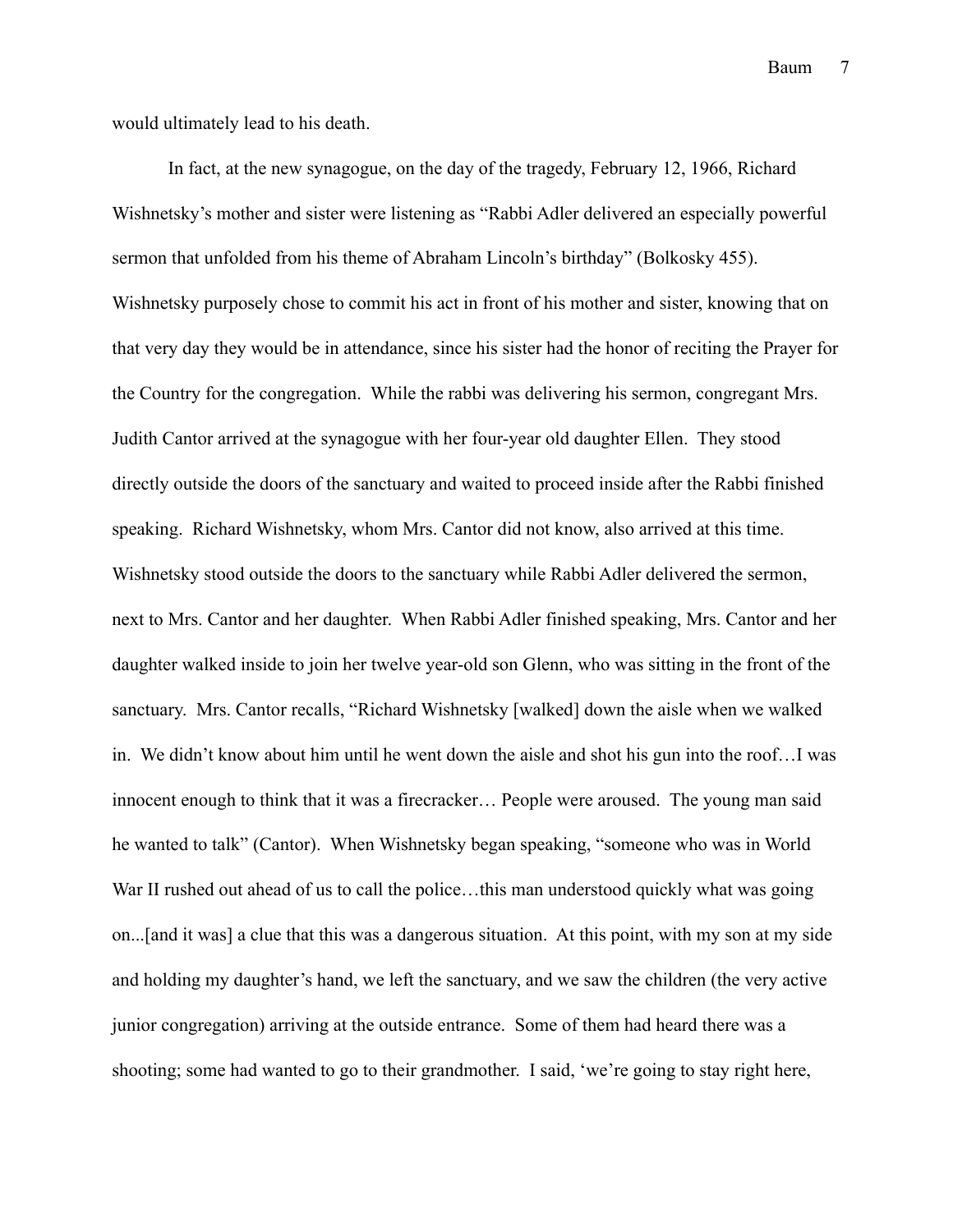I'm going to keep you safe.' Although I didn't have the slightest idea how to keep them safe!" (ibid.).

After Wishnetsky shot the Rabbi and then himself, initially, "people were alarmed with the shooting, mostly confused" (Cantor). But in the moment of the tragedy, reactions ranged from "total disbelief" (ibid.) to "sheer horror" (Mr. Harold Berry interview) and "momentary pandemonium…horrified outcries…then quick stillness…as [congregational president Louis] Berry urged the congregation to leave quietly and go home" (Bolkosky 455). Mr. Harold Berry, the president's son, did not attend services that day, yet when his father initially told him about the tragedy, he knew "you couldn't dream that anything like this would happen" (Berry). After the rabbi was shot, "several men close to the front, including three doctors who immediately attended Rabbi Adler, were quickly on the *bimah*" (LoCicero 353). Alongside the initial responses by the congregants was the reaction of Goldie Adler, Rabbi Adler's wife, who was also attending services that morning, sitting near the back of the sanctuary. When the Rabbi had fallen, "Mrs. Adler, making her way…from the back of the sanctuary through the nearly hysterical throng, managed to reach the *bimah* and knelt at her husband's side. 'It's only my arm, Goldie,' said the rabbi, 'so don't worry.' Somewhat reassured Mrs. Adler said, 'Relax, darling, and let [the doctors] fuss over you; I'm standing right by'" (ibid. 353-354). Yet, one of the most interesting occurrences right after the tragedy was Goldie's conversation with Richard's mother. Mrs. Cantor remembers, "[Goldie then] quickly went to the assassin's mother and personally put her arms around his mother and said 'this is not your fault'…to give strength and understanding to the mother. The parents had suffered under [Richard's] abnormal psychiatric behavior" (Cantor). The breadth of initial reactions that reflected an outpouring of horrorstruck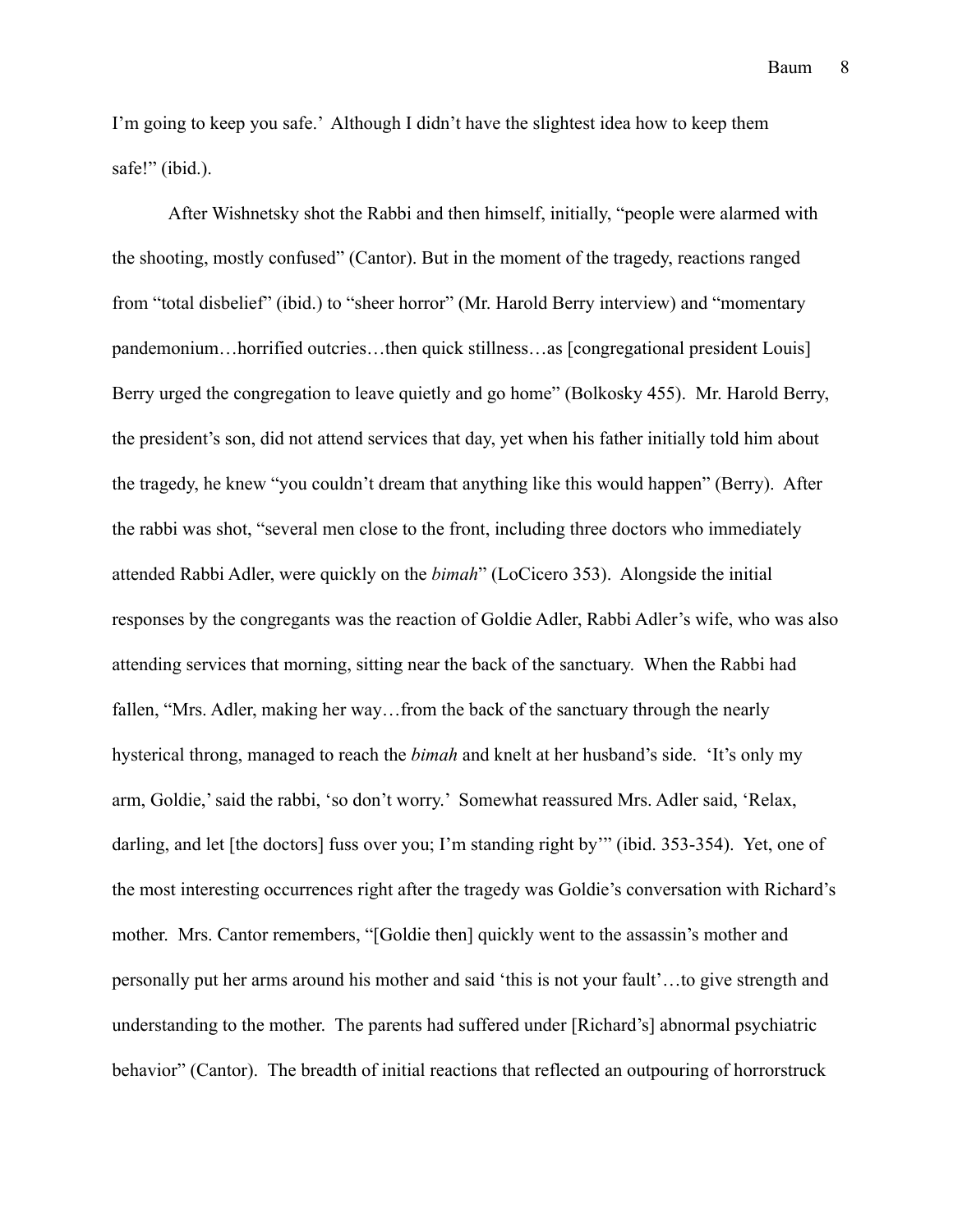pain, suffering, and acts to comfort one another emphasizes the fact that regardless of whether one attended services that day, everyone was somehow personally affected by this tragedy.

Eventually, the chapel reached a level of calm as people left the synagogue and Rabbi Morris Adler was taken to Sinai Hospital in Detroit, where he eventually lost consciousness and fell into a coma. During this time, Mr. Berry recalled, "Anxiety and tension, every day it was: 'is he going to come out of it? How long would he be in this state?...[We all] waited for some resolution to this condition'" (Berry). The fact that no one knew what was going to happen to Rabbi Morris Adler also created an atmosphere of "great sadness" (Cantor). Mr. Berry remembered his father's reaction to the Rabbi Adler's shooting and coma. He recalls "it was a great shock, [my father] was close with Rabbi Adler, and he was there – it's almost like finding yourself in a battle scene" (Berry). Mrs. Cantor, Mr. Harold Berry, and Mr. Louis Berry all felt the same sting of the aftermath to this horrible tragedy that befell their loved and well-respected leader, Rabbi Adler. This period of limbo – where no one knew whether Morris Adler was going to soon regain consciousness and take back his chair on the *bimah* or continue to remain in a vegetative state – lasted an entire three weeks until his death.

Yet, it was during these three weeks that despite their initial reactions, congregants and clergy came together to overcome their suffering and take active measures to ensure the continuity of synagogue life. In the first week following the tragedy, Mr. Berry recalls, "The only way you overcome something like that is just go on…[we] carried on" (Berry). First of all, this notion of "carrying on" was presented initially within the walls of the synagogue, when "on the Sabbath following the shooting, Rabbi Irwin Groner…declared with sensitivity and strength the theme of continued life that *Shaarey Zedek* would explicitly set out to embody. He spoke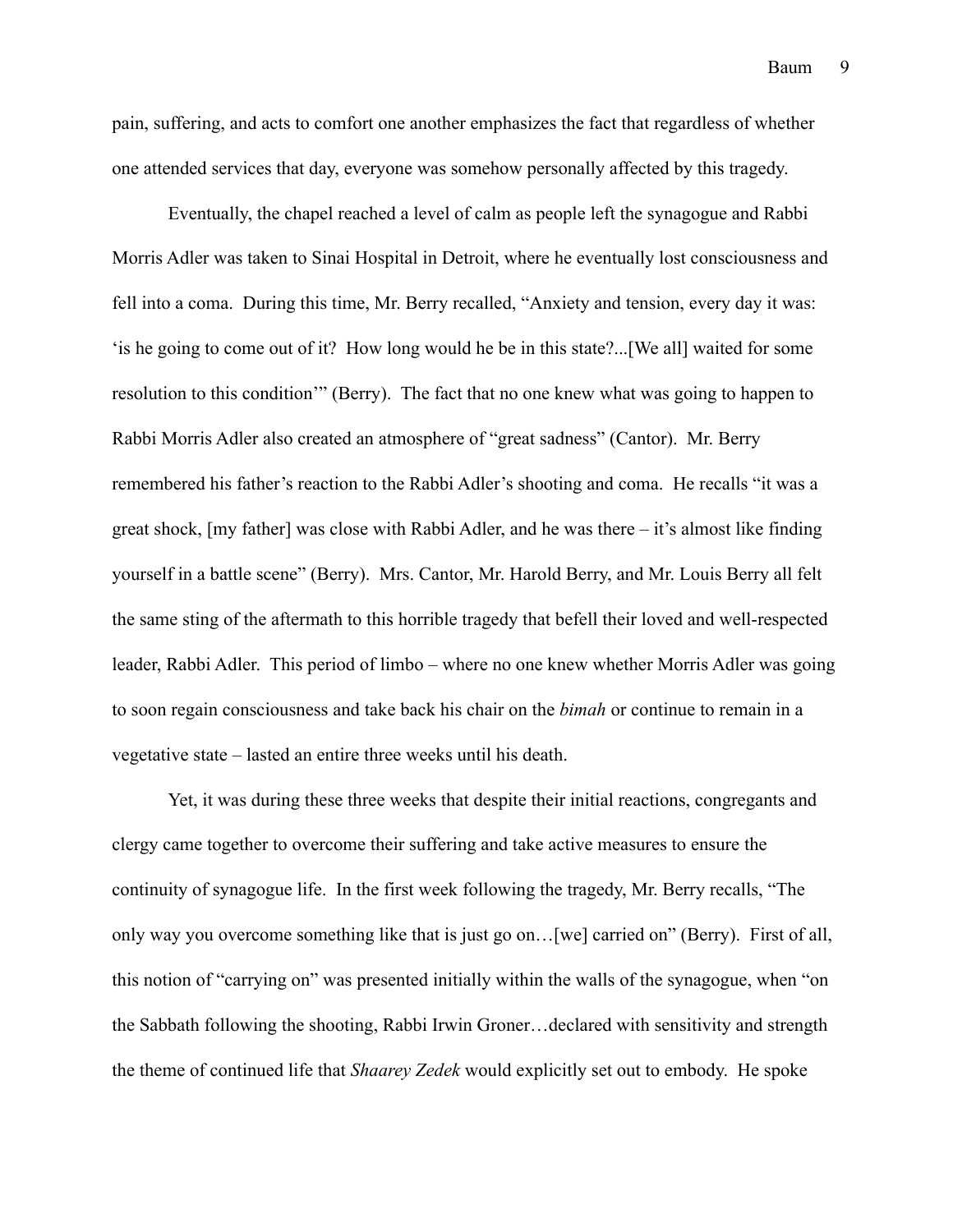forcefully of purpose, truth, justice, compassion, and restoration. Fearing that the congregation would bear the mark of death and tragedy, its leadership determined to publicly and intently 'reaffirm the biblical challenge to choose life'" (Bolkosky 455). Rabbi Groner's response of drawing the congregation together as a pillar of strength was a promise of revitalization echoed by the actions of individual congregants and lay leadership underneath Mr. Louis Berry in the weeks, months, and years following the tragedy. Second, the fact that congregants still came to synagogue after that tragic Shabbat demonstrated that they too wanted to move forward. For example, Mrs. Cantor continued to attend services since she understood that "this was the act of one man with severe illness and psychiatric problems…this family recognized that he was psychiatrically a problem. [Coming back to synagogue] was not comfortable at first…but the leadership did a great deal by example to demonstrate they are moving on" (Cantor). Mr. Berry also felt safe returning to synagogue; he "realized this was a singular event [that was] a very offbeat peculiar kind of thing… that did not represent a breakdown of civilization…" (Berry). He understood that "[This was] not the kind of congregation that would fall down without a rabbi" (ibid.). Furthermore, the fact that Jewish lifecycle events such as "weddings, births, [and] funerals continued…"(ibid) also showed the congregants that "the synagogue was a living breathing piece and everything continued" (ibid.). Mrs. Cantor also remembers that day-to-day activities such as "the daily morning and evening *minyans* continued, the junior congregation continued, *shabbas* services continued, everyone rose to the occasion despite their heavy hearts" (Cantor). As a result, because congregants still felt safe going to the synagogue, everyday rituals and celebratory lifecycle events persisted, and signs of revitalization by Rabbi Groner and lay leadership affirmed that the congregational psyche was not fixated onto the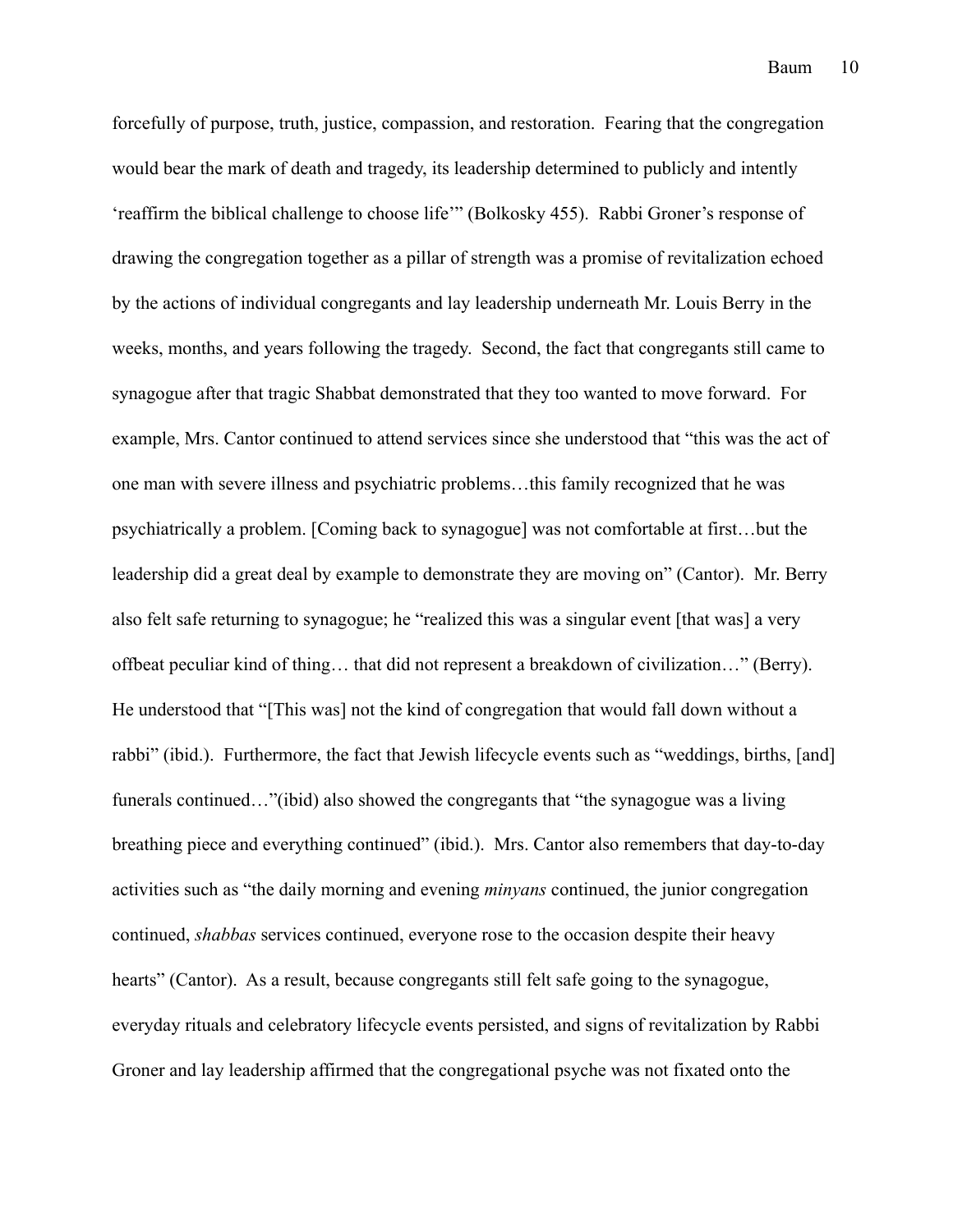tragedy to the extent that the synagogue as a whole was paralyzed, "everyone [was] carrying on rather than stooping to hysteria" (ibid.). These acts helped the congregation take steps beyond their initial reactions of suffering to ensure the continuation of Congregation *Shaarey Zedek* without Rabbi Adler.

Although steps taken by the synagogue leadership and congregants in the days and weeks after the shooting occurred conveyed the act of moving forward, this did not mean that everyone simply chose to forget the tragedy that befell Rabbi Adler. On the contrary, Mrs. Cantor recalls there were "communal prayers for his recovery" (Cantor) when he was in the hospital. Communal healing became most evident in the wake of Rabbi Adler's death. After nearly a month since the shooting and weeks of mounting anxiety, Mr. Berry remembered reacting to the Rabbi's death "With great sorrow. At that point, the tension and anxiety were over… the whole measure of the tragedy was affirmed" (Berry). Mrs. Cantor understood that "We had to accept the tragedy, and everyone conducted themselves with great dignity" (Cantor). It was this sense of dignity that the congregation embodied two days later at Rabbi Adler's funeral. By holding the funeral at the same place as the shooting just several weeks earlier, Congregation *Shaarey Zedek* demonstrated to the rest of the world that it was not permanently occupied with this tragedy. Rather, holding the funeral **"**at the sanctuary…in every way indicated we are going to go on" (Cantor). The notion of congregational unification at the funeral helped congregants mourn the loss of their beloved Rabbi in the comfort of their friends, family, and fellow congregants, and ultimately showed everyone at the funeral that the synagogue would sustain its strength.

In addition, the sense of loss was not only limited to the congregants. In fact, the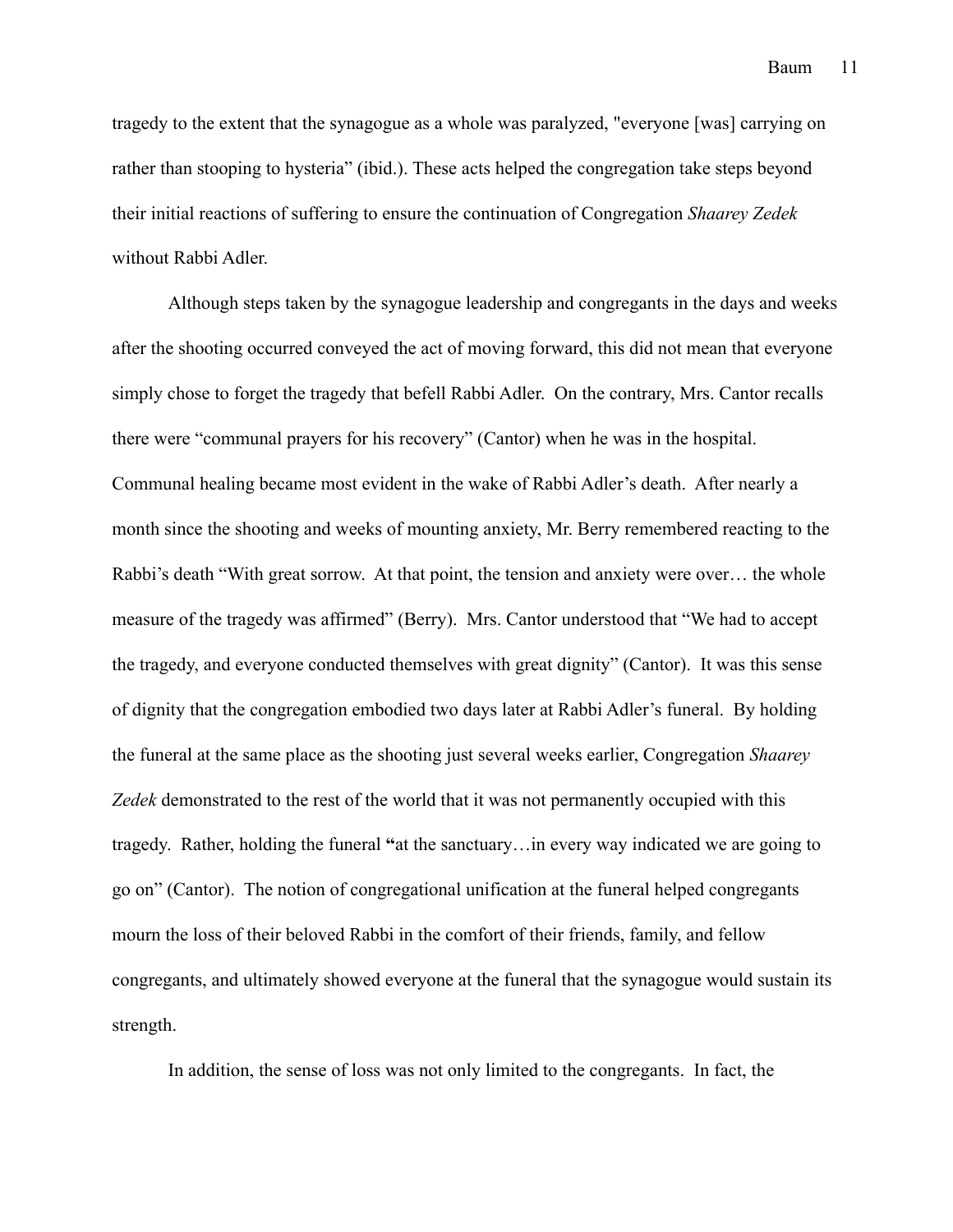"highest clerical and lay dignitaries of the state and city, including Gov. George Romney, Mayor Jerome Cavanagh, and their official families" (funeral, *Times*) attended the funeral, which illustrated that the death of Rabbi Morris Adler was a great loss to the larger non-Jewish communities of Detroit and Michigan that he served as well. Moreover, the presence of both "national Jewish organizations [and] delegations representing Roman Catholic and Protestant churches" (ibid.) at Rabbi Adler's funeral shows that the death of Rabbi Morris Adler was a significant loss to Christian communities as well. Mrs. Cantor recalls, "[The] funeral was full of people in secular and Jewish circles…we were a community of people, every single one of whom who had some meaningful contact to Rabbi Adler" (Cantor). Regardless of whether the individual at the funeral was a congregant, state dignitary, religious leader of another sect or community, or advocate for a cause that the Rabbi had supported, the passing of Rabbi Morris Adler brought everyone together under the roof of Congregation *Shaarey Zedek* to commemorate his contributions and character. In fact, at the funeral, "Jew and Gentile, Negro and white, leader and led, worker and employer, religious and nonbeliever…converged from near and far…to pay their last respects" (Edelman xi). At the funeral, differences that divided these diverse individuals disappeared and were replaced by a sense of communal reverence and collective mourning for Rabbi Morris Adler to help everyone cope and "carry on."

However, despite the sense of congregational unity that was exhibited when Rabbi Adler fell into a coma and at the Rabbi's funeral, the leadership of Congregation *Shaarey Zedek* now faced the challenge of permanently extending their promise and exemplification of congregational stability in the weeks, months, and years to follow. Ultimately, the combined efforts by lay leadership, Rabbi Groner, and other leaders in the synagogue conveyed the notion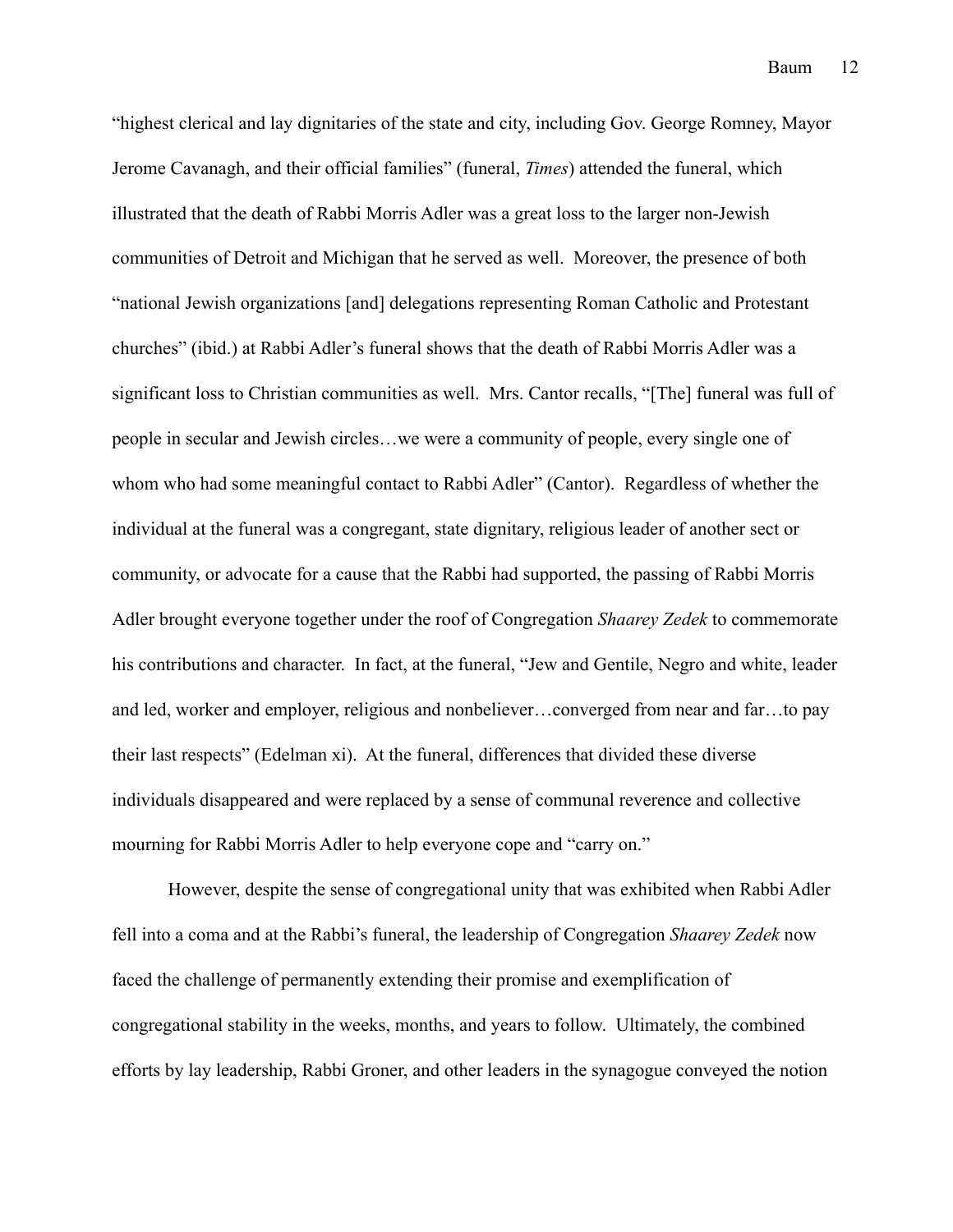of continuity after Rabbi Adler's death. First and foremost, the lay leadership knew that without a new senior rabbi at the helm of the synagogue, this congregation could not ultimately move forward. Yet, the "right" direction that was considered "moving forward" divided the lay leadership of *Shaarey Zedek*. Mr. Berry recalls his father "had to resolve the two prevailing currents of opinion amongst the board: find a well-known famous rabbi as quickly as possible… someone that has a reputation, well known throughout the Conservative Judaism world…or promote [Assistant Rabbi Irwin Groner] from within, [give him] a chance to prove himself" (Berry). One of the reasons the board expressed caution to promoting Assistant Rabbi Groner to the position of senior rabbi was because "sometimes promoting from within does not always work out...in the eyes of the membership…they would see him only as an Assistant Rabbi, always in Rabbi Adler's shadow" (ibid.). In addition to possibly feeling overshadowed by Rabbi Adler's legacy, "Rabbi Groner had his own ambitions, if this [event] hadn't happened he probably would've found a different synagogue to become principal rabbi and move on" (ibid.). The board understood that these concerns could have deterred Rabbi Groner from taking a higher leadership role in the life of the synagogue. Yet, Mr. Berry, his father, and the rest of the lay leadership realized that the ultimate "question [was]: [did Rabbi Groner] have enough [experience] to establish [his] own identity?" (ibid.). Mr. Berry's "father met with Rabbi Groner and said to him 'We're not going to do anything immediately, we want to wait for at least a year.' But the sense of it was, 'will you prove yourself within the year?'" (ibid.). By giving Rabbi Groner the opportunity to showcase his ability to lead as senior rabbi of Congregation *Shaarey Zedek*, lay leadership indicated to congregants that the synagogue itself could still produce and promote its own religious leadership from within, which guaranteed the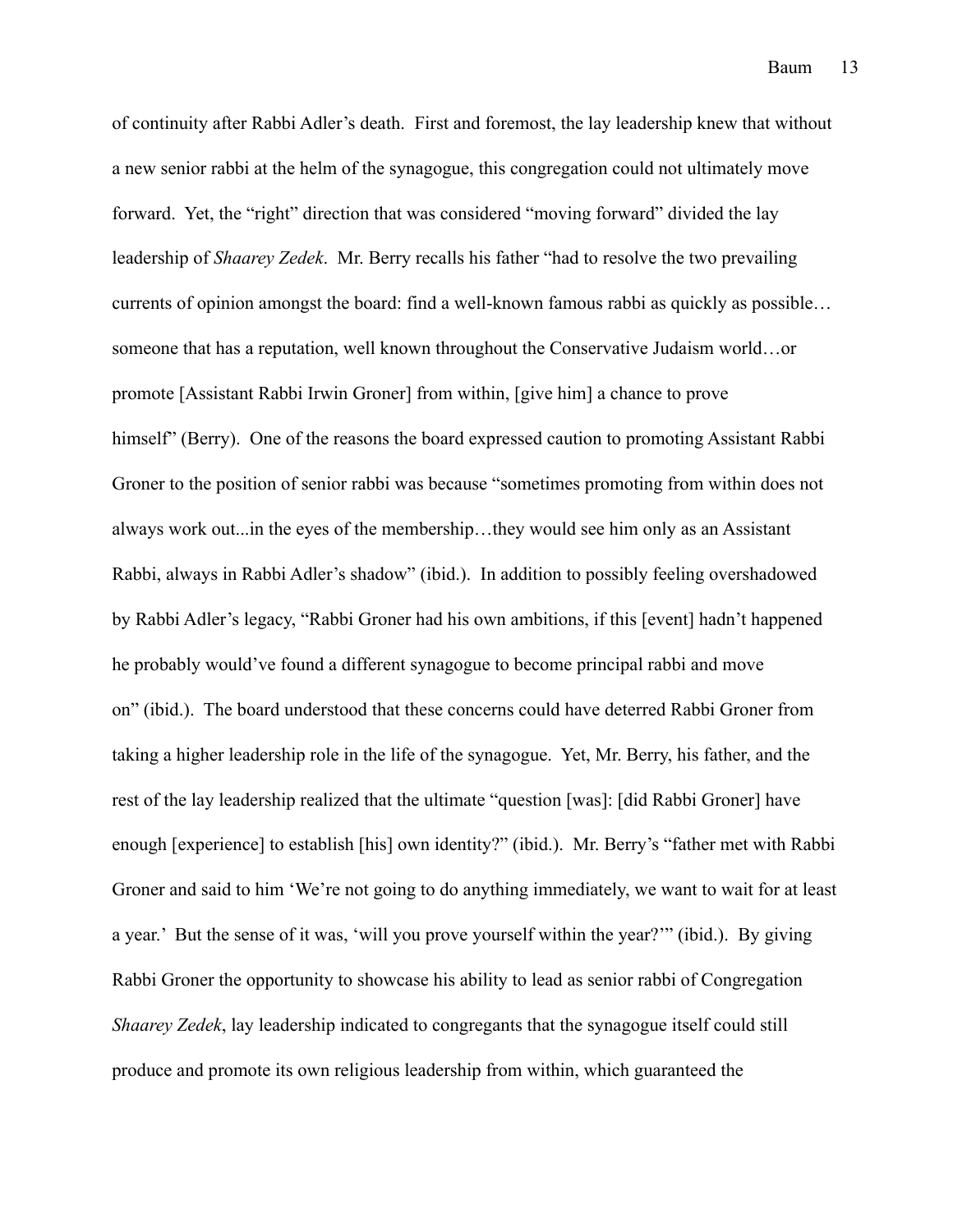continuation of clergy leadership and synagogue life even after the death of their former senior rabbi.

Rabbi Groner's natural ascension to the position of senior rabbi became evident to congregants such as Mrs. Cantor in the year following the assassination of Rabbi Adler. Even though "Rabbi Groner was a very young man at the time, in his 30's… he rose to the occasion" (Cantor). More specifically, Mrs. Cantor observed that Rabbi Groner "quickly recognized the challenge of being a central figure of leadership and rose to that. His sermons reflected great learning and a great moral compass. He was young but still gained enormous respect even from the elders of the congregation" (ibid.). The fact that even the elders of the congregation showed respect to the young Rabbi Groner not only illustrated that congregants accepted him, but also embraced him as their new senior rabbi. In addition, Mr. Berry recalls, "the congregation felt comfortable with Rabbi Groner…Like Adler, he was trained in traditional Judaism. He was a deep, very effective sermonizer and a man of good judgment. By the time the year was over, the congregation was behind Rabbi Groner. The question of succession was settled" (Berry). By giving Rabbi Groner a significant amount of time where he could develop a stronger leadership role in the synagogue, cultivate a deeper relationship with congregants, and earn the respect of clergy, lay leadership, and his congregation, despite his young age, Rabbi Groner had proven himself. As the congregants grew accustomed to Rabbi Groner's leadership over the course of that year, ultimately, what was "resolved on a temporary basis turned out to be a permanent solution" (ibid.) and under his leadership, Rabbi Groner guaranteed the permanence of Congregation *Shaarey Zedek* for the years to come as its next senior rabbi.

In addition, Rabbi Adler's wife, Goldie Adler, also played an instrumental role in helping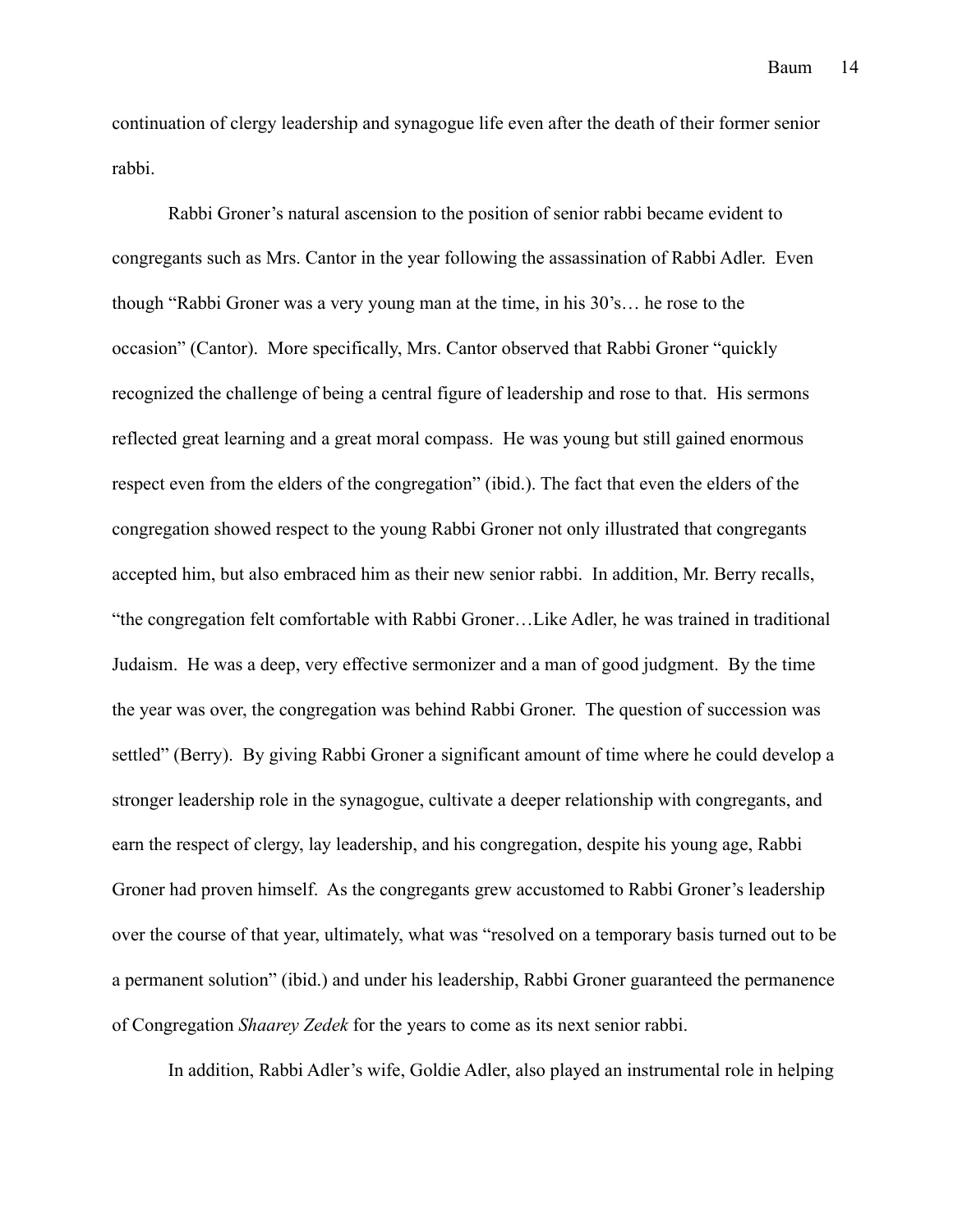the congregants overcome the loss of her husband by setting an example for her fellow congregants. In fact, "Mrs. Adler did not retreat, even though…she was in mourning the rest of her life. But she maintained an active position in the synagogue with the sisterhood...she continued to be looked to as a leader in her own right" (Cantor). By staying involved with the synagogue life, Mrs. Adler showed congregants that even she, the widow of Rabbi Morris Adler, the individual that many would have considered the most emotionally and psychologically scarred by the tragedy, would not withdraw from congregational life, which "[was] a major contribution to the continuity of the synagogue" (Cantor). However, not only did Mrs. Adler retain an active role in the synagogue, she also helped congregants heal in response to the death of Rabbi Adler. In fact, "Goldie Adler was a factor in affirmation and courage…she was still there to sort of help everyone on. Her own attitude was a positive attitude…that kept people on a positive note" (Berry). Because Goldie Adler embodied an aura of positivity, conveyed active involvement in synagogue life, and treated her fellow congregants with care to help them heal after the tragedy, she served as an example for her fellow congregants by personally embodying the continuity of their congregation after the loss of Rabbi Adler.

Finally, other synagogue committees and leaders also showed initiative to help the congregants overcome tragedy and move forward. Mrs. Cantor recalls the formation of the "'Klay Codesh'… Rabbi [Groner], Cantor Jacob Sonenklar, Sidney Rube, and the young Assistant Cantor Reuven Frankel along with the subsidiary groups like the Men's Club, the Sisterhood, and the school worked to overcome their personal grief and to continue the mission of the *shul*, its services, its *minyan*, its school, etc" (Mrs. Cantor email Re: your paper). By gathering individuals from all aspects of the synagogue life together with clergy, Congregation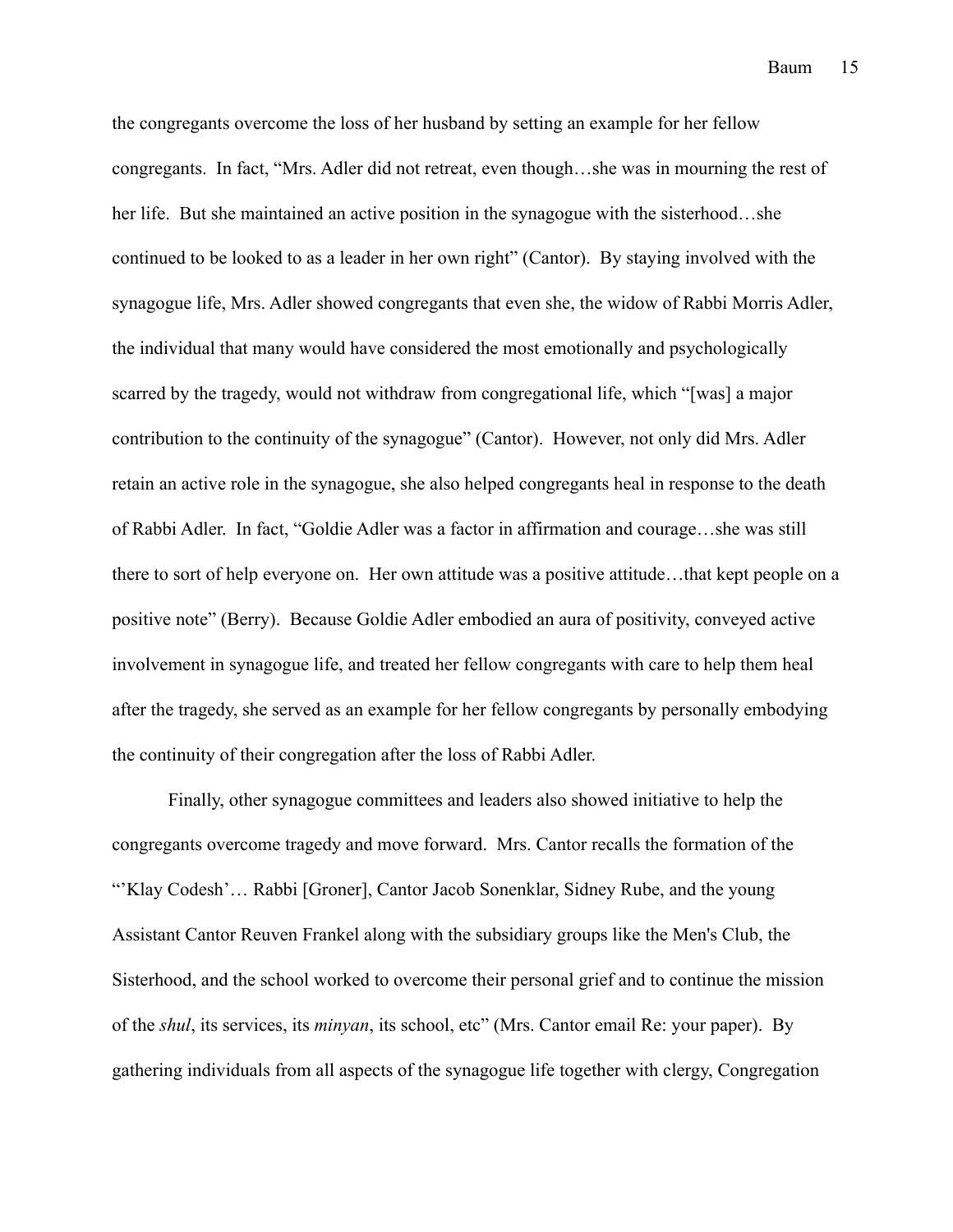*Shaarey Zedek* showed its congregants that it was still the same caring community that congregants could rely upon to help them heal after the loss of Rabbi Adler. Additionally, in order to contribute to the long-term continuity of synagogue life, Mrs. Cantor recalls "young Cantor Frankel, who worked with the young people in what I call the Junior Congregation…He was wonderful and much loved by the kids - and taught them to conduct the services, read from the Torah…that did a lot to indicate that the congregation was carrying on for the future, despite the tragedy" (ibid.). Investment in the future generation of Congregation *Shaarey Zedek* also suggested that synagogue leadership unanimously agreed that they were going to focus all of their resources on ensuring the continuity of their synagogue. Ultimately, all of the initiatives carried out by the clergy, the board, Mrs. Adler, Mr. Louis Berry, and Rabbi Groner, together affirmed to the congregants and to the Jewish community of Detroit that Rabbi Adler's death did not mean the death of Congregation *Shaarey Zedek*.

 In conclusion, it is evident that the sheer magnitude of the horrible tragedy that befell Rabbi Morris Adler cannot be examined only in light of the mental illness or other particularities surrounding the murderer. In addition to the work that has dedicated its efforts to examining the murderer, Rabbi Adler's incredible character, given by the breadth of his contributions to his congregants, to Jews across the globe, to the people of Detroit and Michigan, and to his fellow colleagues and leadership within the Conservative movement must be taken into account to understand why the loss of Rabbi Adler was considered to be such a terrible misfortune to so many people. Furthermore, first-person accounts, such as personal interviews with congregants Mrs. Judith Cantor and Mr. Harold Berry, illustrate the reactions by congregants in the moment of the tragedy and in its aftermath, which were examined to fill the current gaps of information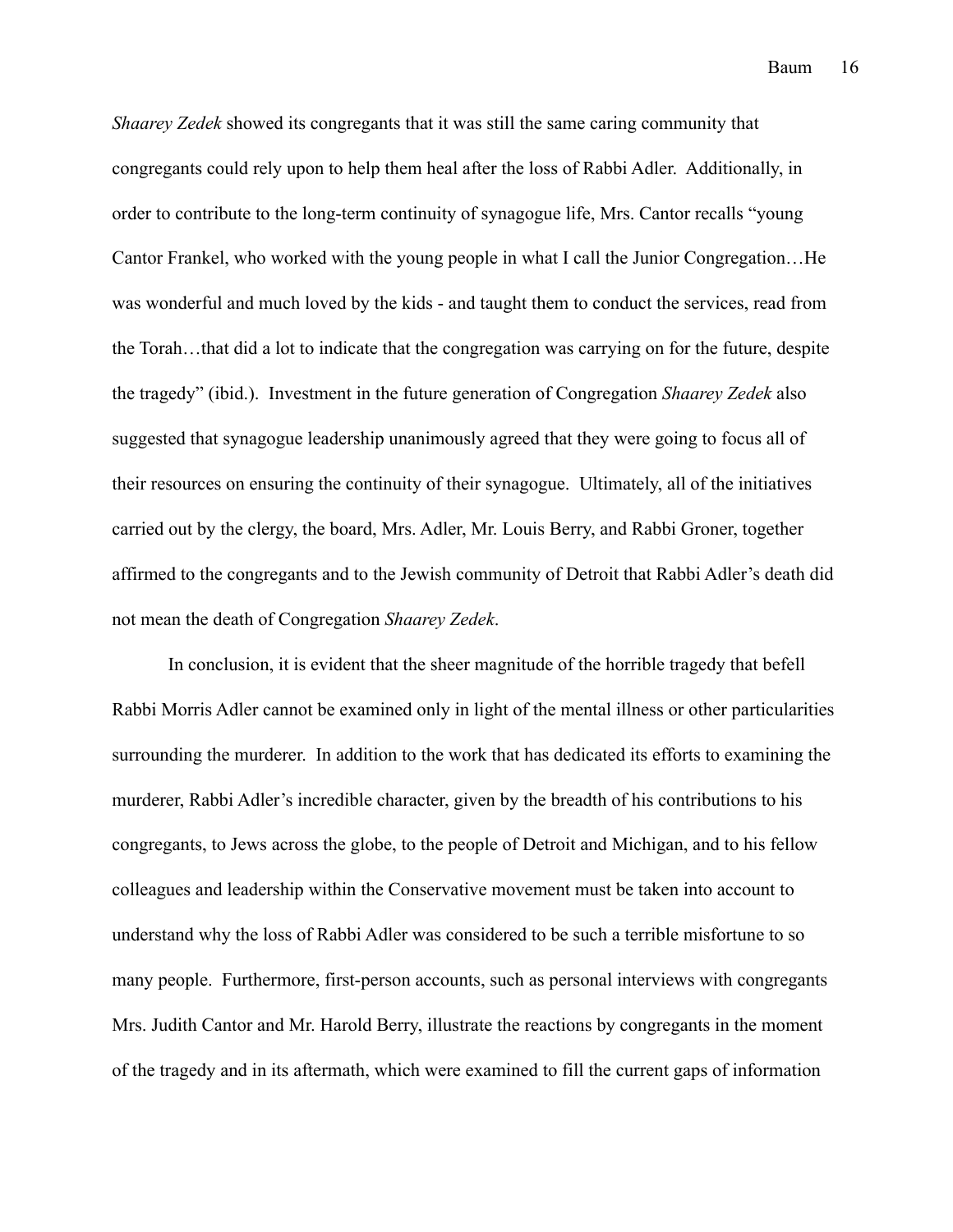within the discussion of Rabbi Adler's tragic death. Finally, first-person accounts illustrated how Congregation *Shaarey Zedek* moved forward after Rabbi Adler's death, which also had not been in addressed in prior works that studied the death of Rabbi Adler. Continuity after tragedy was not achieved by only one facet of the synagogue. Rather, it was confronted by a wide range of individuals and groups such as Assistant Rabbi Groner, who rose to the occasion as the new senior rabbi after Adler's death by continuing religious services and activities, and showcasing his leadership skills, which helped him gain the respect of his congregants. Congregational president Mr. Louis Berry and lay leadership took active measures to advocate for a new senior rabbi after Rabbi Adler's death. Mrs. Goldie Adler served as a model congregant by remaining an active participant in synagogue life, maintaining a positive attitude, and helping fellow congregants heal. Finally, collaborative efforts between the clergy, lay leadership, and various facets of synagogue life and the continued investment in the education of the Junior Congregation also ensured the spiritual, physical, and psychological continuity of this synagogue. It is the sum of these efforts that together helped the synagogue move forward, which should be included in discussion to understand the aftermath of Rabbi Morris Adler's tragic death.

Yet ultimately, despite the synagogue's success in moving forward after the tragedy, at the conclusion of my interview with Mr. Berry, he pointed out, "Rabbi Adler…intensified Jewish loyalty and Jewish life [as] a part of his legacy…Rabbi Adler was a good leader, [he] inspired people and his inspiration outlived his physical presence" (Berry). Congregation *Shaarey Zedek*'s ability to move forward did not suggest erasing their collective memory of Rabbi Adler. Rather, memories of Rabbi Adler and his tragic death coexisted with the acts that ensured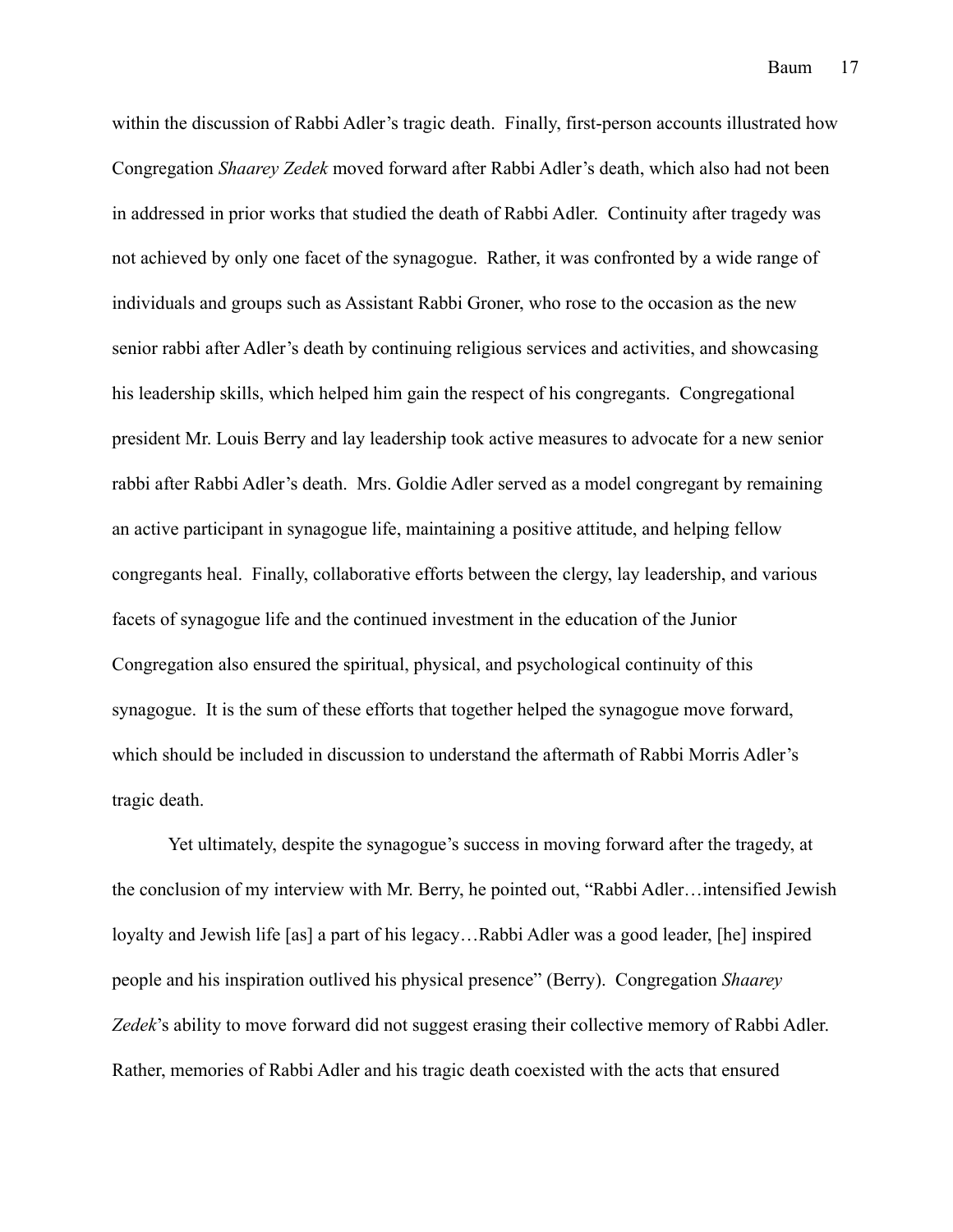continuity by the synagogue. Even today, forty-five years later, his legacy is still remembered by the congregants and inspires future generations.